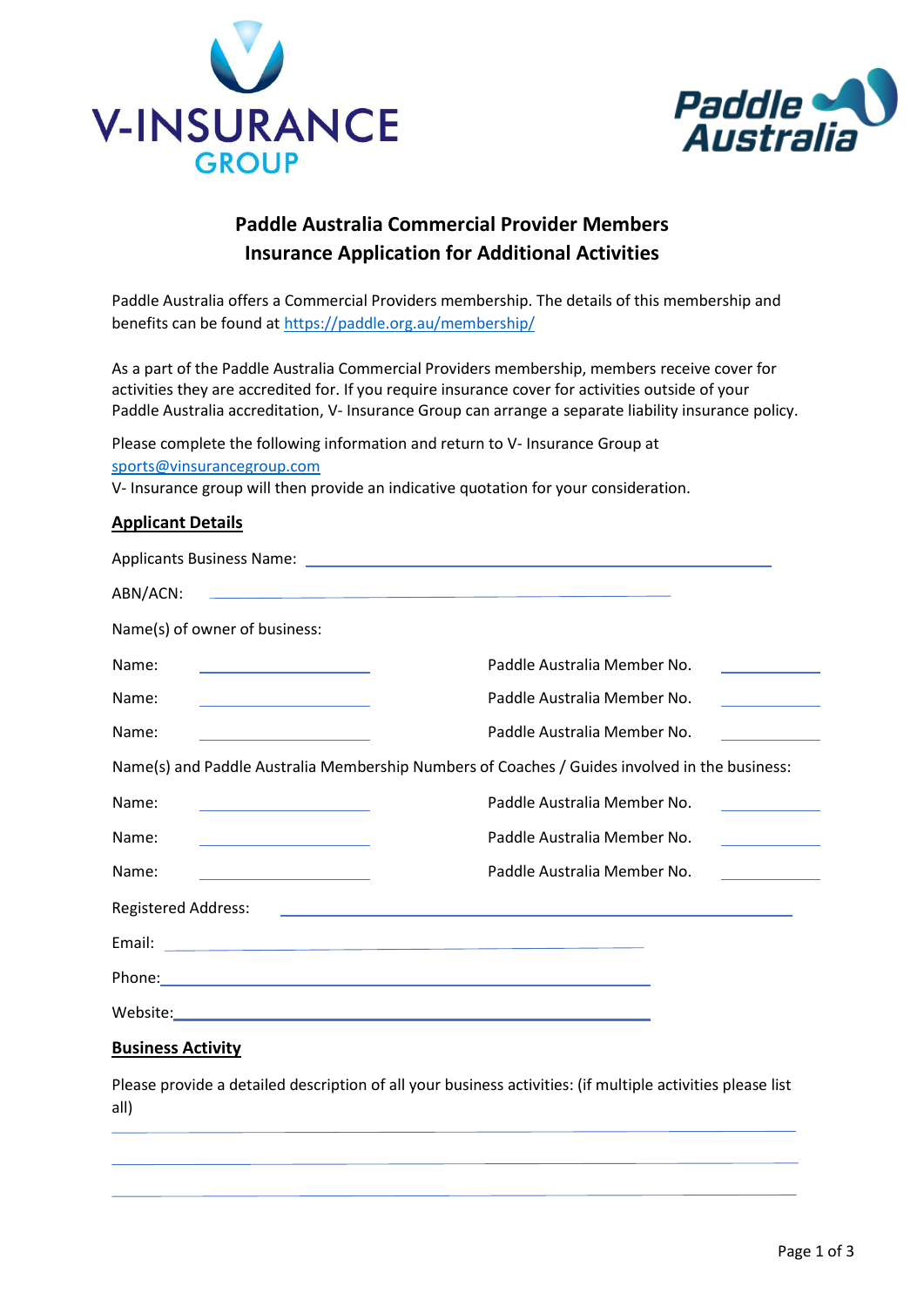

| <b>Annual Turnover:</b> |  |
|-------------------------|--|
|                         |  |

| <b>Annual Wages:</b> |  |
|----------------------|--|
|----------------------|--|

Do you have contractors?: (if yes please advise their role, amount paid and if they have their own insurance):

| Do you sell any products: (please circle)                                                                                                                                                                                      | Yes / No |
|--------------------------------------------------------------------------------------------------------------------------------------------------------------------------------------------------------------------------------|----------|
| If yes, please detail the products and annual turnover:                                                                                                                                                                        |          |
| <u> 1989 - John Stein, Amerikaansk politiker († 1908)</u>                                                                                                                                                                      |          |
| <b>Previous Insurance</b>                                                                                                                                                                                                      |          |
| Have you had insurance previously? (please circle)                                                                                                                                                                             | Yes / No |
| If so, please advise the name of the insurer: __________________________________                                                                                                                                               |          |
| and expiry date of your current insurance: experience of the state of the state of the state of the state of the state of the state of the state of the state of the state of the state of the state of the state of the state |          |
| Have you had any claims or incidents in the last 5 years: (please circle)                                                                                                                                                      | YES / NO |
|                                                                                                                                                                                                                                |          |
|                                                                                                                                                                                                                                |          |
| <b>Risk Management</b>                                                                                                                                                                                                         |          |
| Do you have any risk management procedures in place? (please                                                                                                                                                                   | Yes / No |
| circle) Please provide details (please attach documents) :                                                                                                                                                                     |          |

#### **Duty of Disclosure**

Before You take out an insurance policy , the *Insurance Contracts Act 1984* (Cth) requires You to tell Us every matter that is known to You that:

- You know to be a matter relevant to Insurers decision whether to accept the risk and, if so, on what terms, or
- a reasonable person in the circumstances could be expected to know to be a matter relevant to Insurers decision.

Therefore, before You enter (or renew, extend, vary or reinstate) an insurance policy, You must:

- give Us complete and honest answers
- tell Us everything You know, and
- tell Us everything that a reasonable person in the circumstances could be expected to know.